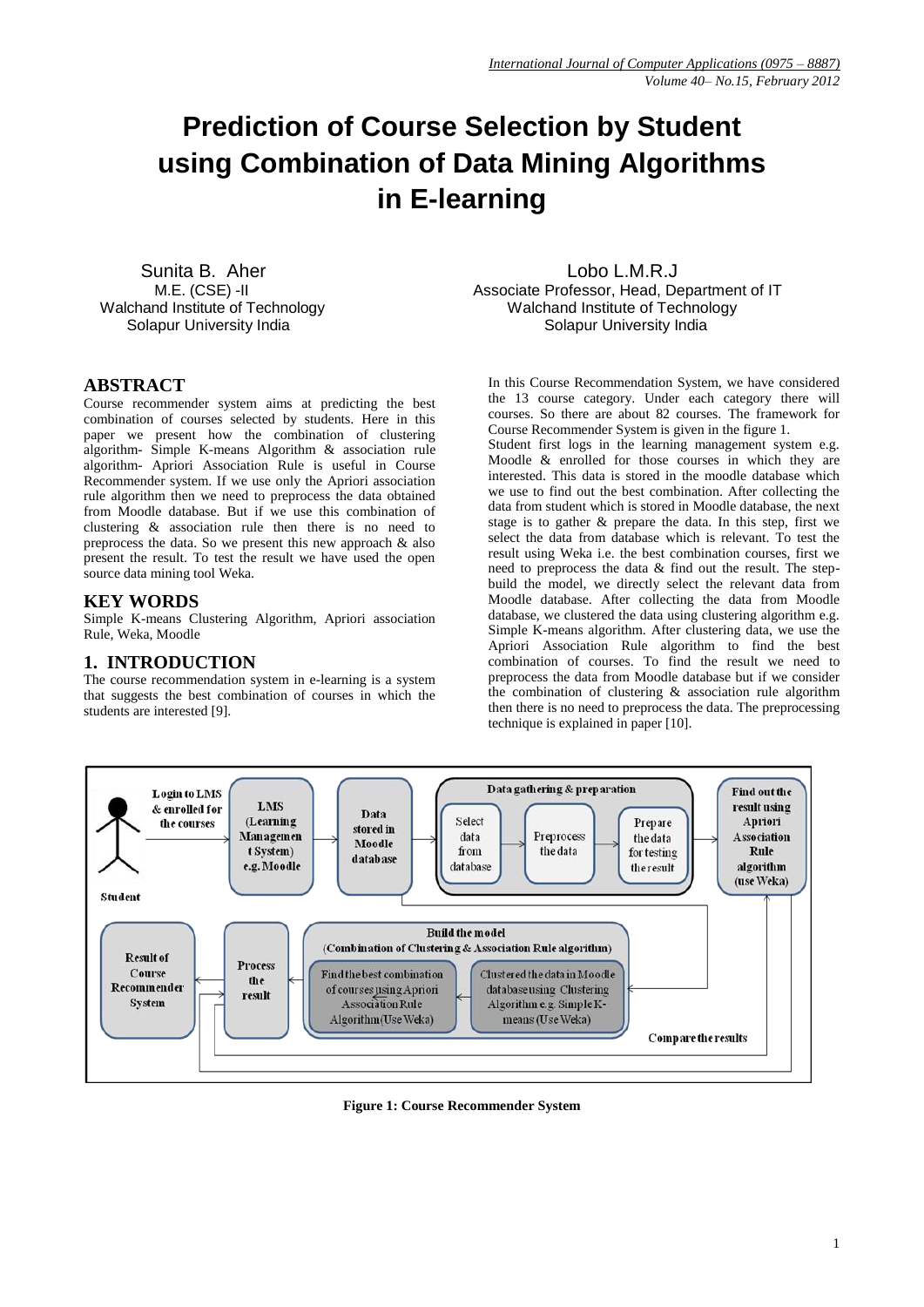## **2. LITERATURE REVIEW**

In paper [2], they explain Aspect oriented programming which offers a unique module, an aspect, to encapsulate scattered and tangled code, which makes it hopeful to solve the problem of crosscutting concerns. Identification and encapsulation of crosscutting concerns is the key problem in the migration from OO system to AO system. A novel aspect mining method which combines clustering and association rule technology is provided in this article. Clustering analysis based on the execution traces is provided to find out candidate aspects; while association rule mining based on the execution traces with ordered call is used to find out the crosscuts. Both the aspect code (advice body) and the crosscuts (pointcuts) are gotten after the above two processes, which constitute the aspect mining process.

In paper [3], they proposed a method for grouping and summarizing large sets of association rules according to the items contained in each rule. They use hierarchical clustering to partition the initial rule set into thematically coherent subsets. This enables the summarization of the rule set by adequately choosing a representative rule for each subset, and helps in the interactive exploration of the rule model by the user. Rule clusters can also be used to infer novel interest measures for the rules.

The main hypothesis discussed in the paper [4] is that Web content analysis can be used to improve Web usage mining results. They propose a system that integrates Web page clustering into log file association mining and uses the cluster labels as Web page content indicators. They experiment with several approaches to content clustering, relying on keyword and character n-gram based clustering with different distance measures and parameter settings.

In paper  $[5]$  they present a new approach to cluster web images. A tree-distance-based evaluation measure is used to evaluate the quality of image clustering with respect to manually generated ground truth. The experiments indicate that combining textual and content based features results in better clustering as compared to signal only or text-only approaches.

The main objective of the study [9] was to detect the patterns of use for additional services of mobile telecommunication through cluster analysis. The authors used empirical data of mobile telecommunication service collected from a company in Korea. As a result, it was possible to divide the customers into 8 clusters. After extracting the association rules for the eight clusters, these are the marketing implications.

The research [11] proposed a bracing approach for increasing web server performance by analyzing user behavior, in this pre-fetching and prediction is done by pre-processing the user access log and integrating the three techniques i.e. Clustering, Markov model and association rules which achieves better web page access prediction accuracy. This work also overcomes the limitation of path completion i.e. by extracting web site structure paths are completed, which helps in better prediction, decreasing access time of user and improving web performance.

The main objective of study [12] was to detect the patterns of use for additional services of mobile telecommunication through cluster analysis. The authors used empirical data of mobile telecommunication service collected from a company in Korea. As a result, it was possible to divide the customers into 8 clusters. After extracting the association rules for the eight clusters, these are the marketing implications.

# **3. DATA MINING ALGORITHMS**

Here we consider the brief idea about the two data mining algorithm: Clustering algorithm & Association rule algorithm.

## **3.1 Clustering Algorithm**

Clustering is finding groups of objects such that the objects in one group will be similar to one another and different from the objects in another group. Clustering can be considered the most important unsupervised learning technique.

#### *3.1.1 Simple K-means Clustering algorithm*

Simple K-means algorithm is a type of unsupervised algorithm in which items are moved among the set of cluster until required set is reached. This algorithm is used to classify the data set, provided the number of cluster is given in prior. This algorithm is iterative in nature.

The algorithm for Simple K-means algorithm is given in figure 2:

**Algorithm: Simple K-means clustering algorithm Input:**

Set of Elements or Database of transaction

 $D = \{t_1, t_2, t_3, \ldots, t_n\}$ Number of required Cluster k

**Output:**

Set of Cluster K

**Method:**

Make initial guesses for the means  $m_1, m_2, ..., m_k$ Repeat

> Assign each element  $t_i$  to the cluster having the closest mean.

Calculate the new mean for each cluster.

Until there are no changes in any mean

#### **Figure 2: Simple K-means Clustering Algorithm**

Consider the set of elements to be clustered as: {2, 4, 12, 10, 3, 20, 31, 11, 25}

Suppose the number of cluster required (k) is  $2 \&$ initially consider the values of mean to the first two values: m1=2 & m2=4

| m1   | m <sub>2</sub> | K1                   | K <sub>2</sub>            |
|------|----------------|----------------------|---------------------------|
|      |                | $\{2,3\}$            | $\{4,10,11,12,20,25,31\}$ |
| 2.5  | 16             | $\{2,3,4\}$          | ${10,11,12,20,25,31}$     |
|      | 18             | $\{2,3,4,10\}$       | ${11, 12, 20, 25, 31}$    |
| 4.75 | 19.8           | ${2,3,4,10,11,12}$   | ${20,25,31}$              |
|      | 25             | $\{2,3,4,10,11,12\}$ | ${20,25,31}$              |

So two clusters are K1= {2, 3, 4, 10, 11, 12} & K2=  $\{20, 25, 1\}$ 

## **3.2. Association Rule Algorithm**

Association rules are used to show the relationship between data items. Association rule generation is usually split up into two separate steps: First, minimum support is applied to find all frequent itemsets in a database. Second, these frequent itemsets and the minimum confidence constraint are used to form rules.

## *3.2.1 Apriori Association Rule*

Apriori Association rule is used to mine the frequent patterns in database. Support & confidence are the normal method used to measure the quality of association rule. Support for the association rule  $\bar{X}$ ->Y is the percentage of transaction in the database that contains XUY. Confidence for the association rule is X->Y is the ratio of the number of transaction that contains XUY to the number of transaction that contain X.

The Apriori association rule algorithm is given in figure 3.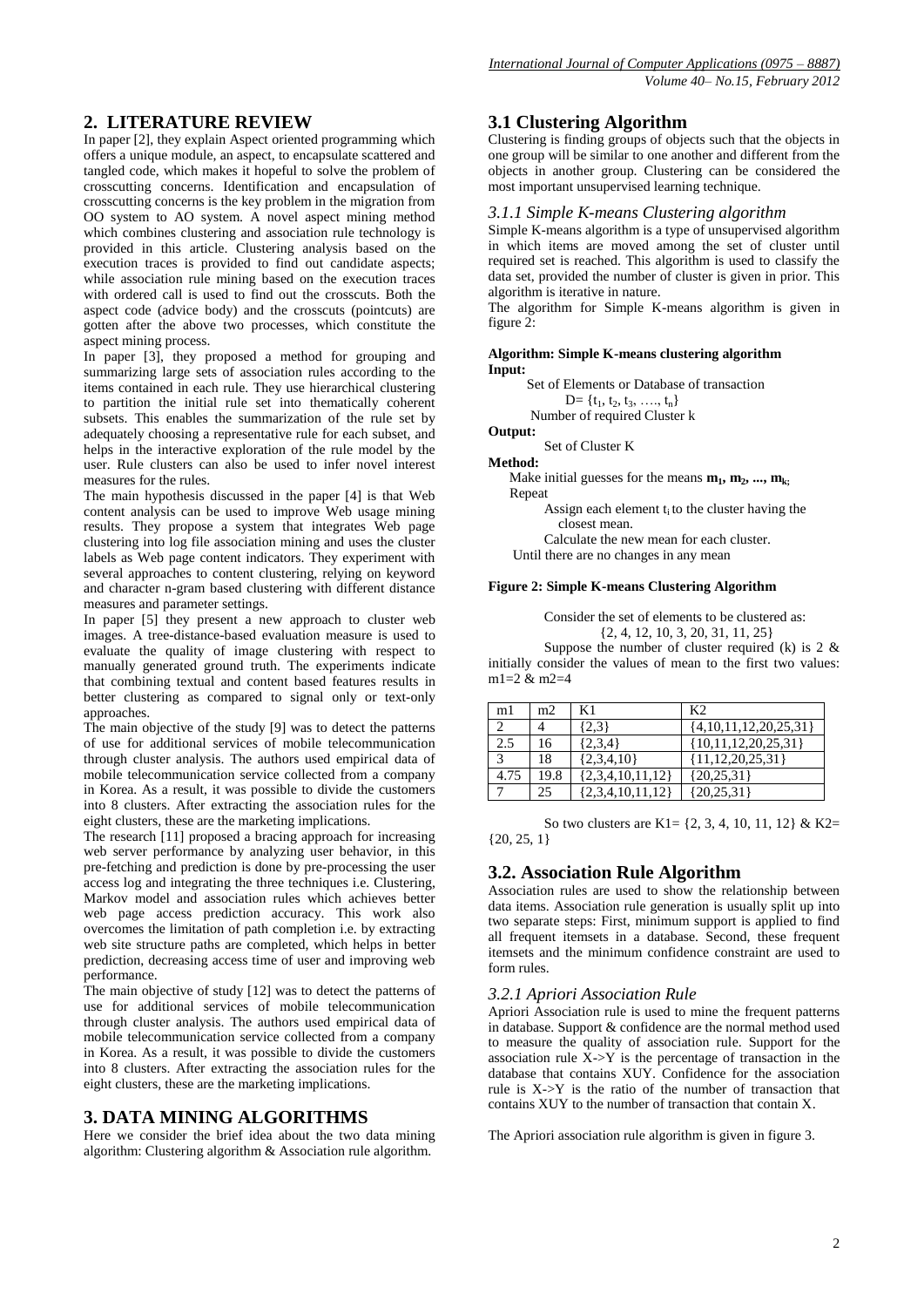|                | Algorithm: Apriori Algorithm                                                    |
|----------------|---------------------------------------------------------------------------------|
| <b>Purpose</b> | : To find subsets which are common to at least a minimum number C               |
|                | (Confidence Threshold) of the itemsets.                                         |
| Input          | : Database of Transactions $D = \{t_1, t_2, , t_n\}$                            |
|                | Set if Items I = $\{I_1, I_2, \ldots, I_k\}$                                    |
|                | Frequent (Large) Itemset L                                                      |
|                | Support,                                                                        |
|                | Confidence                                                                      |
| Output         | : Association Rule satisfying Support & Confidence                              |
| Method:        |                                                                                 |
|                | $C_k$ = Candidate itemset of size k                                             |
|                | $L_k$ = frequent itemset of size k                                              |
|                | $C_1$ = Itemset of size 1 in I                                                  |
|                | $L_1$ = {frequent items of size 1} i.e. L1 consists of the candidate 1-itemsets |
|                | satisfying Minimum Support.                                                     |
|                | k=1:                                                                            |
|                | repeat                                                                          |
|                | $k=k+1$ :                                                                       |
|                | $C_{k+1}$ = candidates generated from $L_{k-1}$                                 |
|                | for each transaction t in database D do                                         |
|                | begin                                                                           |
|                | Find out the support of candidate item $C_{k+1}$                                |
|                | Compare candidate support count of $C_{k+1}$ with minimum support               |
|                | Reduce the unfrequented k-itemsets from this set i.e. any k-itemset that        |
|                | is not frequent cannot be a subset of $(k+1)$ itemset                           |
|                | end                                                                             |
|                | $L_{k+1}$ = candidates in $C_{k+1}$ with Minimum support                        |
|                | until no more large itemset found.                                              |
|                | Return $\cup_k$ $L_k$ .                                                         |

**Figure 3: Apriori association Rule Algorithm [10]**

### **5. RESULT & IMPLEMENTATION**

Here we are considering the sample data extracted from Moodle database as shown in Table 1. Here we consider 45 student & 15 courses. We consider the courses like Cprogramming (C), Visual Basic (VB), Active Server Pages (ASP), Computer Network (CN), Network Engineering (NE), Microprocessor (MP), Computer Organization (CO), Database Engineering (DBE), Advanced Database System (ADS), Operating System (OS), Distributed System (DS), Finite Automata System (FSA), Data Structure (DS-I), Software Engineering (SE), and Software Testing & Quality assurance (STQA). In this table yes represent that the student is interested in that course & no represent that student do not like that course .

In preprocessing step, we delete those rows  $\&$  columns from sample table shown in table 1, having very less student count & less course count. After preprocessing of data we got 8 courses & 38 rows i.e. 38 students. These 8 courses are Cprogramming (C), Visual Basic (VB), Active Server Pages (ASP), Computer Network (CN), Network Engineering (NE), Operating System (OS), Distributed System (DS), Data Structure (DS-I). The graph for sample data before preprocessing  $\&$  after preprocessing is shown in figure 4  $\&$  5 respectively. In these graph the X-axis represents the courses & Y-axis represents the course count. The sample table after preprocessing of data is shown in table 2.

The result of applying Apriori association rule before & after preprocessing of data is shown in first & second row of table 4. Before preprocessing of data, we got the association rule containing "no" only. As we are recommending the course, we preprocess the data. The result after preprocessing of data is shown in second row of table 4. Now the association rule contains only "yes". The meaning of the association rule "DS=yes -> OS=yes" is that we can recommend to new student who has recently enrolled for DS course, the operating system as a course to be opted.

If we consider combination of clustering & association rule then there is no need preprocess the data. First we apply Simple K-means clustering algorithm to data selected from Moodle course. Here we consider the two cluster 0 & cluster 1. We apply the Apriori Association rule mining to both clusters. But using cluster1 we are getting the correct association rule as association rule contains only "yes". We ignore the cluster 0 as the association rule after applying the Apriori association rule algorithm contains "no" also. After clustering of data, we got the table 3. The result of applying the clustering algorithm-Simple K-means algorithm on sample data shown in table 1 is shown in third row of table 4. We consider two clusters as shown in table 4.

| <b>Courses</b><br>→<br>Roll_No<br>V | $\mathsf{C}$ | <b>VB</b> | ASP | <b>CN</b> | <b>NE</b> | MP  | CO. | <b>DBE</b> | ADS | <b>OS</b> | DS  | <b>FSA</b> | $DS-I$ | <b>SE</b> | <b>STQA</b> |
|-------------------------------------|--------------|-----------|-----|-----------|-----------|-----|-----|------------|-----|-----------|-----|------------|--------|-----------|-------------|
|                                     | yes          | yes       | yes | yes       | yes       | no  | no  | no         | no  | no        | no  | no         | yes    | no        | no          |
| $\mathfrak{2}$                      | no           | no        | no  | no        | no        | no  | no  | no         | no  | no        | no  | no         | no     | no        | no          |
| 3                                   | yes          | yes       | yes | yes       | yes       | no  | no  | no         | no  | yes       | yes | yes        | yes    | yes       | yes         |
| 4                                   | no           | no        | no  | yes       | yes       | no  | yes | no         | no  | no        | no  | no         | no     | no        | no          |
| 5                                   | yes          | yes       | yes | yes       | yes       | no  | no  | yes        | no  | yes       | yes | no         | yes    | no        | no          |
| 6                                   | yes          | yes       | yes | no        | no        | no  | no  | no         | no  | yes       | no  | no         | yes    | no        | no          |
| 7                                   | no           | no        | no  | yes       | yes       | yes | yes | no         | no  | no        | no  | no         | no     | yes       | no          |
| 8                                   | no           | no        | no  | no        | no        | no  | no  | yes        | yes | yes       | yes | no         | yes    | no        | no          |
| 9                                   | no           | no        | no  | yes       | yes       | yes | yes | no         | no  | no        | no  | yes        | no     | no        | no          |
| 10                                  | yes          | no        | no  | no        | no        | no  | no  | no         | no  | no        | no  | no         | no     | no        | no          |
| 11                                  | yes          | yes       | yes | no        | no        | no  | no  | no         | no  | yes       | yes | no         | yes    | no        | no          |
| 12                                  | yes          | yes       | yes | yes       | yes       | no  | no  | no         | no  | no        | no  | no         | no     | no        | no          |
| 13                                  | no           | no        | no  | no        | no        | no  | no  | yes        | yes | yes       | yes | no         | yes    | yes       | yes         |
| 14                                  | yes          | yes       | yes | yes       | yes       | no  | no  | no         | no  | yes       | yes | no         | no     | no        | no          |
| 15                                  | yes          | yes       | yes | no        | no        | no  | no  | no         | no  | no        | no  | no         | yes    | no        | no          |
| 16                                  | no           | no        | no  | yes       | yes       | no  | no  | yes        | yes | yes       | yes | no         | yes    | no        | no          |
| 17                                  | yes          | yes       | yes | no        | no        | no  | no  | no         | no  | yes       | yes | no         | yes    | yes       | yes         |
| 18                                  | yes          | yes       | yes | no        | no        | no  | no  | no         | no  | no        | no  | no         | no     | no        | no          |
| 19                                  | no           | no        | no  | yes       | yes       | yes | yes | yes        | yes | no        | no  | no         | no     | no        | no          |
| 20                                  | yes          | no        | no  | no        | no        | no  | no  | no         | no  | yes       | yes | no         | yes    | yes       | yes         |
| 21                                  | yes          | no        | yes | no        | no        | yes | yes | no         | no  | yes       | yes | yes        | no     | no        | no          |
| 22                                  | no           | no        | no  | no        | no        | no  | no  | ves        | yes | yes       | yes | no         | yes    | no        | no          |

**Table 1: Sample data from Moodle database [9]**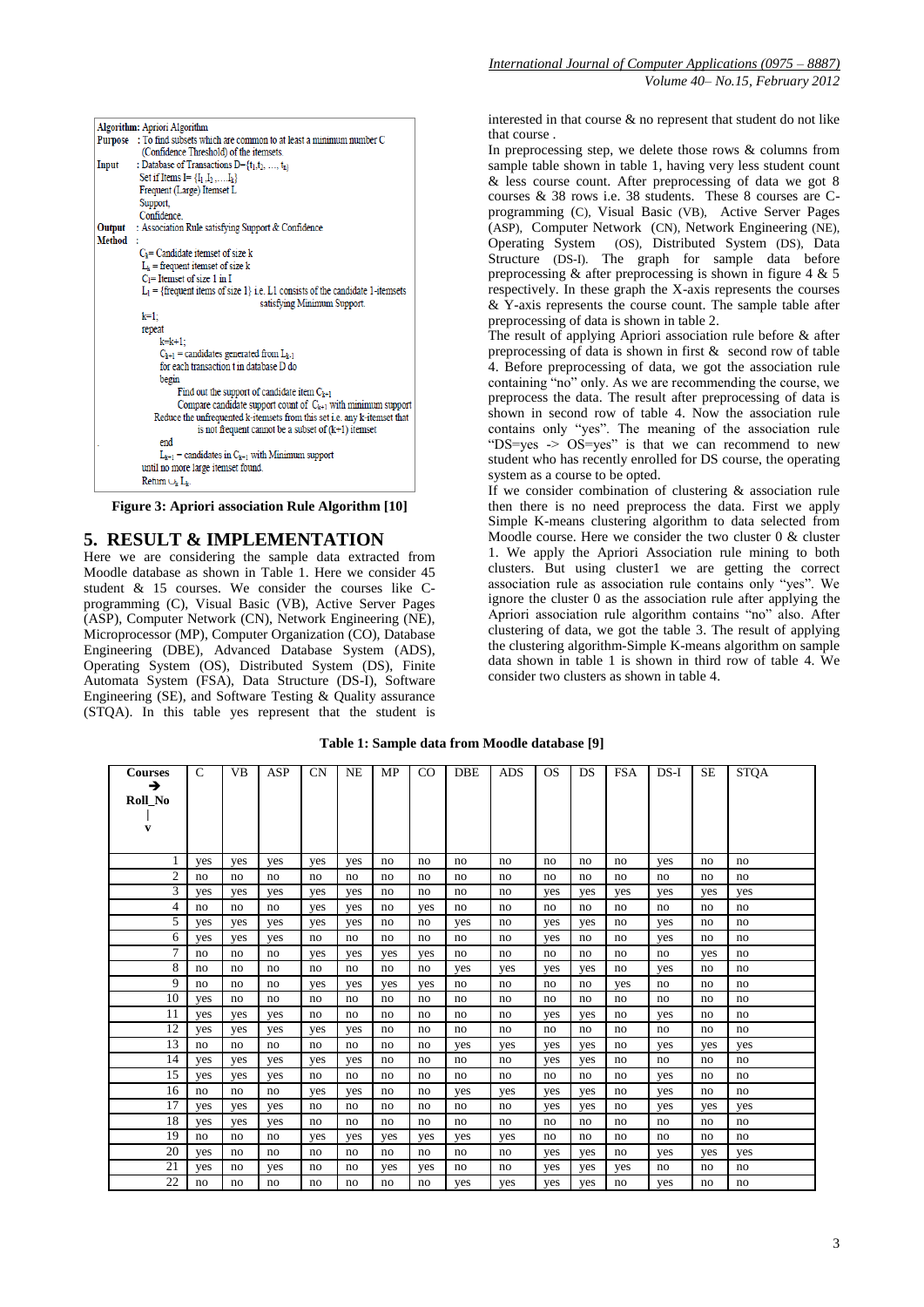*Volume 40– No.15, February 2012*

| 23 | ves | ves | yes | yes | ves | ves | yes | no  | no  | yes | yes | no  | yes | no  | no  |
|----|-----|-----|-----|-----|-----|-----|-----|-----|-----|-----|-----|-----|-----|-----|-----|
| 24 | ves | ves | ves | yes | ves | ves | ves | yes | yes | yes | yes | yes | yes | yes | ves |
| 25 | no  | ves | ves | no  | no  | ves | ves | ves | ves | yes | ves | no  | no  | no  | no  |
| 26 | yes | yes | yes | no  | no  | no  | no  | no  | no  | yes | yes | no  | yes | no  | no  |
| 27 | ves | yes | yes | ves | ves | no  | no  | no  | no  | no  | no  | no  | no  | no  | no  |
| 28 | no  | no  | no  | yes | ves | no  | no  | no  | no  | yes | yes | no  | yes | no  | no  |
| 29 | no  | no  | no  | no  | no  | ves | ves | ves | ves | no  | no  | no  | no  | no  | no  |
| 30 | yes | yes | yes | yes | yes | no  | no  | no  | no  | no  | no  | no  | no  | yes | yes |
| 31 | no  | no  | no  | no  | no  | no  | no  | no  | no  | no  | no  | no  | no  | no  | no  |
| 32 | yes | yes | yes | no  | no  | no  | no  | yes | yes | yes | yes | no  | yes | no  | no  |
| 33 | no  | no  | no  | ves | ves | no  | no  | no  | no  | ves | ves | no  | ves | no  | no  |
| 34 | ves | ves | ves | no  | no  | no  | no  | no  | no  | no  | no  | no  | no  | no  | no  |
| 35 | no  | no  | no  | no  | no  | no  | no  | no  | no  | yes | ves | no  | no  | no  | no  |
| 36 | no  | no  | no  | ves | ves | no  | no  | no  | no  | no  | no  | no  | yes | no  | no  |
| 37 | yes | yes | yes | yes | yes | yes | yes | yes | yes | no  | no  | no  | no  | no  | no  |
| 38 | no  | no  | no  | no  | no  | no  | no  | no  | no  | ves | ves | yes | yes | ves | ves |
| 39 | yes | yes | yes | yes | yes | yes | yes | yes | yes | yes | yes | yes | yes | yes | yes |
| 40 | no  | no  | no  | no  | no  | no. | no  | no  | no  | no  | no  | no  | no  | ves | ves |
| 41 | yes | yes | yes | no  | no  | no  | no  | no  | no  | yes | yes | no  | yes | no  | no  |
| 42 | no  | no  | no  | yes | ves | no  | no  | no  | no  | no  | no  | no  | no  | no  | no  |
| 43 | no  | no  | no  | no  | no  | no  | no  | no  | no  | yes | yes | no  | yes | no  | no  |
| 44 | no  | no  | no  | no  | no  | no  | no  | no  | no  | no  | no  | no  | no  | no  | yes |
| 45 | no  | no  | no  | no  | no  | no  | no  | no  | no  | no  | no  | no  | no  | no  | no  |

| Subject | C   | VВ  | AS  | <b>CN</b> | NE  | OS  | DS  | DS  |
|---------|-----|-----|-----|-----------|-----|-----|-----|-----|
|         |     |     | P   |           |     |     |     | -I  |
| Roll    |     |     |     |           |     |     |     |     |
| No of   |     |     |     |           |     |     |     |     |
| Student |     |     |     |           |     |     |     |     |
|         |     |     |     |           |     |     |     |     |
|         |     |     |     |           |     |     |     |     |
| 1       | yes | yes | yes | yes       | yes | no  | no  | yes |
| 3       | yes | yes | yes | yes       | yes | yes | yes | yes |
| 4       | no  | no  | no  | yes       | yes | no  | no  | no  |
| 5       | yes | yes | yes | yes       | yes | yes | yes | yes |
| 6       | yes | yes | yes | no        | no  | yes | no  | yes |
| 7       | no  | no  | no  | yes       | yes | no  | no  | no  |
| 8       | no  | no  | no  | no        | no  | yes | yes | yes |
| 9       | no  | no  | no  | yes       | yes | no  | no  | no  |
| 11      | yes | yes | yes | no        | no  | yes | yes | yes |
| 12      | yes | yes | yes | yes       | yes | no  | no  | no  |
| 13      | no  | no  | no  | no        | no  | yes | yes | yes |
| 14      | yes | yes | yes | yes       | yes | yes | yes | no  |
| 15      | yes | yes | yes | no        | no  | no  | no  | yes |
| 16      | no  | no  | no  | yes       | yes | yes | yes | yes |
| 17      | yes | yes | yes | no        | no  | yes | yes | yes |
| 18      | yes | yes | yes | no        | no  | no  | no  | no  |



**Figure 4: Sample table before preprocessing Figure 5: Sample data after preprocessing**

| 19 | no  | no  | no  | yes | yes | no  | no  | no  |
|----|-----|-----|-----|-----|-----|-----|-----|-----|
| 20 | yes | no  | no  | no  | no  | yes | yes | yes |
| 21 | yes | no  | yes | no  | no  | yes | yes | no  |
| 22 | no  | no  | no  | no  | no  | yes | yes | yes |
| 23 | yes | yes | yes | yes | yes | yes | yes | yes |
| 24 | yes | yes | yes | yes | yes | yes | yes | yes |
| 25 | no  | yes | yes | no  | no  | yes | yes | no  |
| 26 | yes | yes | yes | no  | no  | yes | yes | yes |
| 27 | yes | yes | yes | yes | yes | no  | no  | no  |
| 28 | no  | no  | no  | yes | yes | yes | yes | yes |
| 30 | yes | yes | yes | yes | yes | no  | no  | no  |
| 32 | yes | yes | yes | no  | no  | yes | yes | yes |
| 33 | no  | no  | no  | yes | yes | yes | yes | yes |
| 34 | yes | yes | yes | no  | no  | no  | no  | no  |
| 35 | no  | no  | no  | no  | no  | yes | yes | no  |
| 36 | no  | no  | no  | yes | yes | no  | no  | yes |
| 37 | yes | yes | yes | yes | yes | no  | no  | no  |
| 38 | no  | no  | no  | no  | no  | yes | yes | yes |
| 39 | yes | yes | yes | yes | yes | yes | yes | yes |
| 41 | yes | yes | yes | no  | no  | yes | yes | yes |
| 42 | no  | no  | no  | yes | yes | no  | no  | no  |
| 43 | no  | no  | no  | no  | no  | yes | yes | yes |

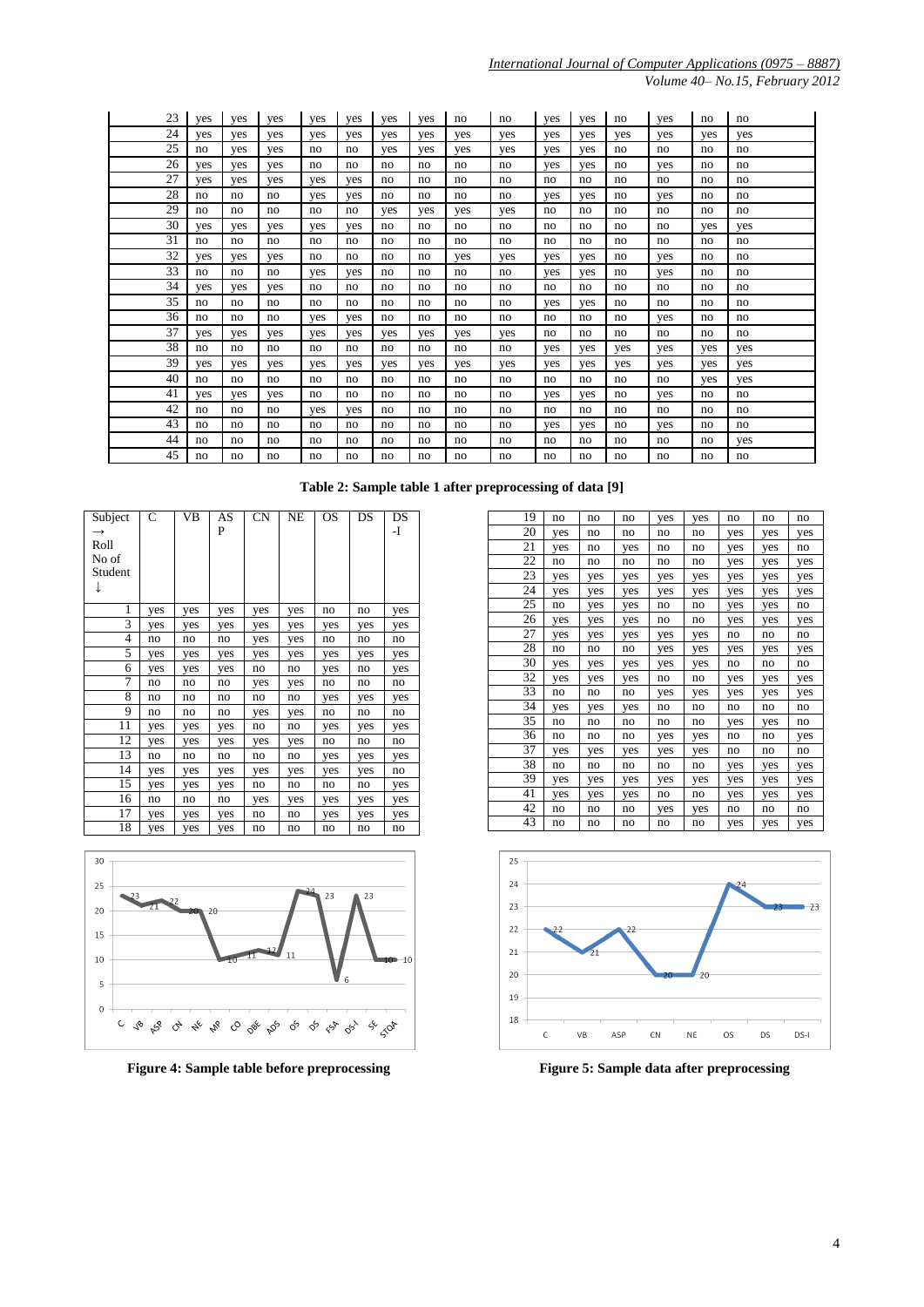| <b>Courses</b><br>→<br>Roll_No<br>V | $\mathsf{C}$ | <b>VB</b> | ASP | <b>CN</b> | NE  | MP  | $_{\rm CO}$ | <b>DBE</b> | <b>ADS</b> | <sub>OS</sub> | DS  | <b>FSA</b> | $DS-I$ | <b>SE</b> | <b>STQA</b> |
|-------------------------------------|--------------|-----------|-----|-----------|-----|-----|-------------|------------|------------|---------------|-----|------------|--------|-----------|-------------|
|                                     | yes          | yes       | yes | yes       | yes | no  | no          | no         | no         | no            | no  | no         | yes    | no        | no          |
| 3                                   | yes          | yes       | yes | yes       | yes | no  | no          | no         | no         | yes           | yes | yes        | yes    | yes       | yes         |
| 5                                   | yes          | yes       | yes | yes       | yes | no  | no          | yes        | no         | yes           | yes | no         | yes    | no        | no          |
| 6                                   | yes          | yes       | yes | no        | no  | no  | no          | no         | no         | yes           | no  | no         | yes    | no        | no          |
| 11                                  | yes          | yes       | yes | no        | no  | no  | no          | no         | no         | yes           | yes | no         | yes    | no        | no          |
| 12                                  | yes          | yes       | yes | yes       | yes | no  | no          | no         | no         | no            | no  | no         | no     | no        | no          |
| 14                                  | yes          | yes       | yes | yes       | yes | no  | no          | no         | no         | yes           | yes | no         | no     | no        | no          |
| 16                                  | no           | no        | no  | yes       | yes | no  | no          | yes        | yes        | yes           | yes | no         | yes    | no        | no          |
| 17                                  | yes          | yes       | yes | no        | no  | no  | no          | no         | no         | yes           | yes | no         | yes    | yes       | yes         |
| 23                                  | yes          | yes       | yes | yes       | yes | yes | yes         | no         | no         | yes           | yes | no         | yes    | no        | no          |
| 24                                  | yes          | yes       | yes | yes       | yes | yes | yes         | yes        | yes        | yes           | yes | yes        | yes    | yes       | yes         |
| 26                                  | yes          | yes       | yes | no        | no  | no  | no          | no         | no         | yes           | yes | no         | yes    | no        | no          |
| 27                                  | yes          | yes       | yes | yes       | yes | no  | no          | no         | no         | no            | no  | no         | no     | no        | no          |
| 28                                  | no           | no        | no  | yes       | yes | no  | no          | no         | no         | yes           | yes | no         | yes    | no        | no          |
| 30                                  | yes          | yes       | yes | yes       | yes | no  | no          | no         | no         | no            | no  | no         | no     | yes       | yes         |
| 32                                  | yes          | yes       | yes | no        | no  | no  | no          | yes        | yes        | yes           | yes | no         | yes    | no        | no          |
| 33                                  | no           | no        | no  | yes       | yes | no  | no          | no         | no         | yes           | yes | no         | yes    | no        | no          |
| 37                                  | yes          | yes       | yes | yes       | yes | yes | yes         | yes        | yes        | no            | no  | no         | no     | no        | no          |
| 39                                  | yes          | yes       | yes | yes       | yes | yes | yes         | yes        | yes        | yes           | yes | yes        | yes    | yes       | yes         |
| 41                                  | yes          | yes       | yes | no        | no  | no  | no          | no         | no         | yes           | yes | no         | yes    | no        | no          |

**Table 3: Table after application of clustering algorithm- Simple K-means algorithm**

We use the combination of clustering algorithm- Simple kmeans & association rule- Apriori Association Rule Algorithm to increase the strength of the association rule. Result of Apriori Association Rule algorithm after application of Simple K-means clustering algorithm is

shown in fourth row of table 4. Cluster 0 result is incorrect as association rule contains "no". Result using cluster 1 contains "yes" only, so we these result to recommend the course to the student.

| Table 4: Result after application of data mining algorithms |
|-------------------------------------------------------------|
|-------------------------------------------------------------|

| Course<br>considered                                                                                   | <b>Parameter Considered</b>                                                                                                 | <b>Results</b>                                                                                                                                                                                                                                                                                                                                                                                       |  |  |  |  |  |  |  |  |
|--------------------------------------------------------------------------------------------------------|-----------------------------------------------------------------------------------------------------------------------------|------------------------------------------------------------------------------------------------------------------------------------------------------------------------------------------------------------------------------------------------------------------------------------------------------------------------------------------------------------------------------------------------------|--|--|--|--|--|--|--|--|
|                                                                                                        | Result of Apriori Association Rule before preprocessing & application of combination of Clustering & Association Rule       |                                                                                                                                                                                                                                                                                                                                                                                                      |  |  |  |  |  |  |  |  |
| VB,<br>C,<br>ASP.<br>CN,<br>NE,<br>MP.<br>CO, DBE,<br>ADS, OS,<br>DS, FSA,<br>DS-I, SE,<br><b>STQA</b> | Minimum support: 0.7<br>Minimum metric <confidence>: 0.9</confidence>                                                       | Best rules found:<br>1. CO=no $\rightarrow$ MP=no<br>$2.$ DBE=no $\rightarrow$ ADS=no<br>3.CO=no FSA=no $\rightarrow$ MP=no<br>$4.MP=no \rightarrow CO=no$<br>$5.STOA = no \rightarrow SE = no$<br>$6.SE=no \rightarrow STOA=no$<br>$7.ADS=no \rightarrow DBE=no$<br>8.MP=no $\text{FSA}$ =no $\rightarrow$ CO=no<br>9. FSA=no STQA=no $\rightarrow$ SE=no<br>10. FSA=no SE=no $\rightarrow$ STOA=no |  |  |  |  |  |  |  |  |
|                                                                                                        | Result of Apriori Association Rule after preprocessing & before application of combination of Clustering & Association Rule |                                                                                                                                                                                                                                                                                                                                                                                                      |  |  |  |  |  |  |  |  |
| C, VB,<br>ASP, CN,<br>NE, OS,<br>DS, DS-I                                                              | Minimum support: 0.5<br>Minimum metric <confidence>: 0.9</confidence>                                                       | Best rules found:<br>1. DS=yes $\rightarrow$ OS=yes<br>2. VB=yes $\rightarrow$ ASP=yes<br>3. NE=yes $\rightarrow$ CN=yes<br>4. CN=yes $\rightarrow$ NE=yes<br>5. C=yes VB=yes $\rightarrow$ ASP=yes<br>6. DS=yes DS-I=yes $\rightarrow$ OS=yes<br>7. OS=yes $\rightarrow$ DS=yes<br>8. ASP=yes $\rightarrow$ C=yes<br>9. C=yes $\rightarrow$ ASP=yes<br>$10.ASP = yes \rightarrow VB = yes$          |  |  |  |  |  |  |  |  |
|                                                                                                        | Minimum support: 0.6<br>Minimum metric <confidence>: 0.9</confidence>                                                       | Best rules found:<br>1. DS=yes $\rightarrow$ OS=yes<br>$2.0S = yes \rightarrow DS = yes$                                                                                                                                                                                                                                                                                                             |  |  |  |  |  |  |  |  |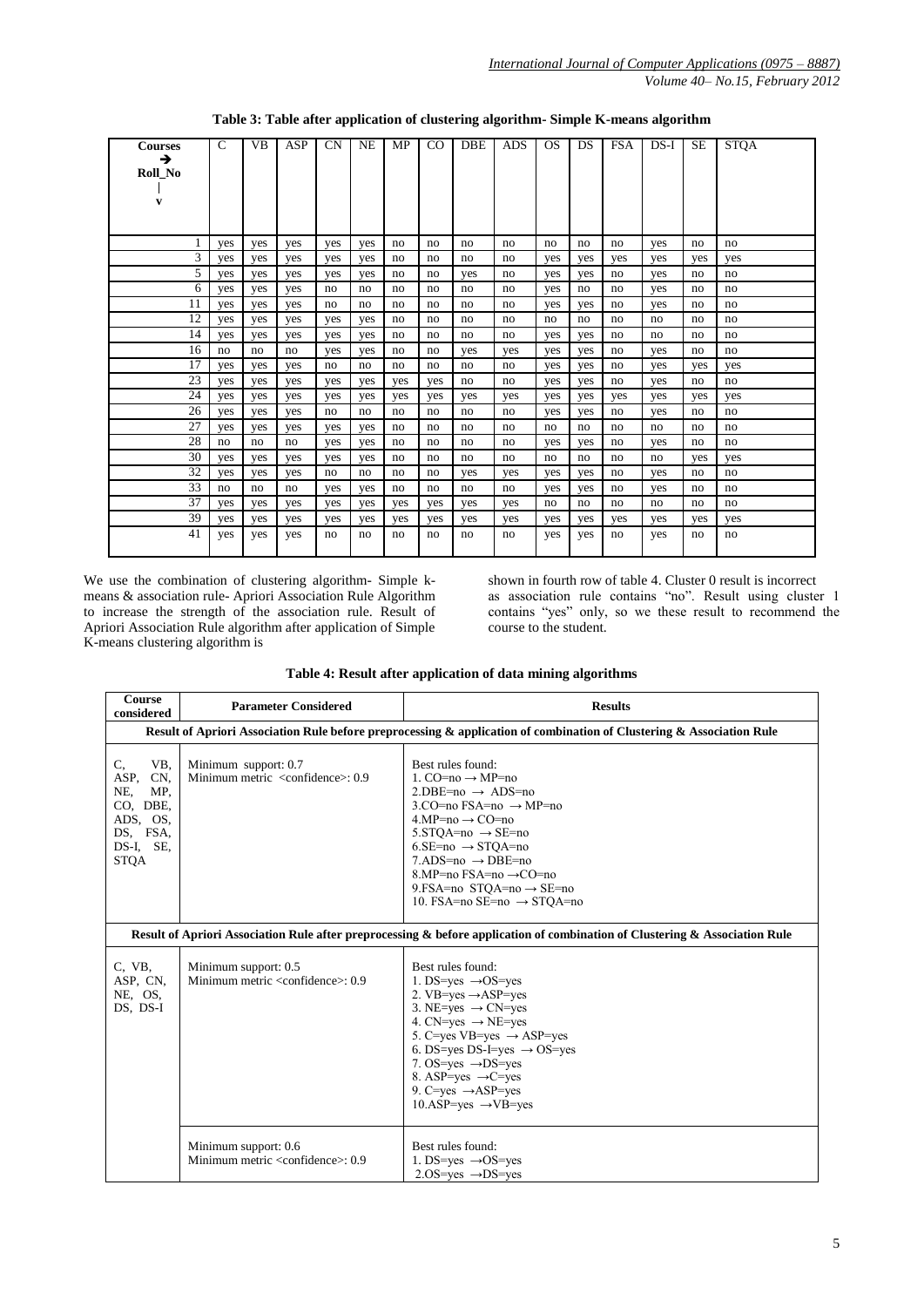|                                                                                               |                                                                        | <b>Result After Application of Clustering algorithm-Simple K-means</b>                                                                                                                                                                                                                                                                                                                                                                  |
|-----------------------------------------------------------------------------------------------|------------------------------------------------------------------------|-----------------------------------------------------------------------------------------------------------------------------------------------------------------------------------------------------------------------------------------------------------------------------------------------------------------------------------------------------------------------------------------------------------------------------------------|
| C, VB,<br>ASP, CN,<br>NE, MP,<br>CO, DBE,<br>ADS, OS,<br>DS, FSA,<br>DS-I, SE,<br><b>STQA</b> | Number of Cluster:2<br>Seed: 10                                        | Cluster 0<br>Std Devs: N/A N/A N/A N/A N/A N/A N/A N/A<br>N/A N/A N/A N/A N/A N/A N/A<br>Cluster 1<br>Mean/Mode: yes yes yes yes yes no no no no yes yes no yes no no<br>Std Devs: N/A N/A N/A N/A N/A N/A N/A N/A<br>N/A N/A N/A N/A N/A N/A N/A<br><b>Clustered Instances</b><br>$\theta$<br>25 (56%)<br>1<br>20(44%)                                                                                                                 |
|                                                                                               |                                                                        | Result After Application of Clustering algorithm-Simple K-means & Association Rule-Apriori Association Rule                                                                                                                                                                                                                                                                                                                             |
| C, VB,<br>ASP, CN,<br>NE, MP,<br>CO, DBE,<br>ADS, OS,<br>DS, FSA,<br>DS-I, SE,<br><b>STQA</b> | Minimum support: 0.85<br>Minimum metric <confidence>: 0.9</confidence> | Cluster 1 Result (Correct Result)<br>Best rules found:<br>1. VB=yes $\rightarrow$ C=yes<br>2. C=yes $\rightarrow$ VB=yes<br>3. ASP=yes $\rightarrow$ C=yes<br>4. C=yes $\rightarrow$ ASP=yes<br>5. ASP=yes $\rightarrow$ VB=yes<br>6. VB=yes $\rightarrow$ ASP=yes<br>7. VB=yes ASP=yes $\rightarrow$ C=yes<br>8. C=yes ASP=yes $\rightarrow$ VB=yes<br>9. C=yes VB=yes $\rightarrow$ ASP=yes<br>10. ASP=yes $\rightarrow$ C=yes VB=yes |
|                                                                                               | Minimum support: 0.7<br>Minimum metric <confidence>: 0.9</confidence>  | Cluster 0 Result (Incorrect Result)<br>Best rules found:<br>1. ASP=no $\rightarrow$ VB=no<br>2. NE= $no \rightarrow CN=no$<br>3. CN=no $\rightarrow$ NE=no<br>4. ADS=no $\rightarrow$ DBE=no<br>5. DBE=no $\rightarrow$ ADS=no<br>6. CO=no $\rightarrow$ MP=no<br>7. C=no ASP=no $\rightarrow$ VB=no<br>8. C=no $VB=no \rightarrow ASP=no$<br>9. ASP=no FSA=no $\rightarrow$ VB=no<br>10. VB=no FSA=no $\rightarrow$ ASP=no             |

Figure 6 represents the graph for courses before & after application of Simple K-means clustering algorithm. In this graph X-axis represents the courses  $&$  Y-axis represents the course count for each count for each course. In this graph ST line represents line for the sample table. SKM1 Correct line represents the line for the cluster

1 after the application of Simple K-means clustering algorithm which is the correct cluster for the application of association rule. SKM0 line represents the line for cluster 0 which gives the incorrect association rule after applying the Apriori Association Rule Algorithm.



**Figure 6: Graph for courses before & after application of Simple K-means Clustering algorithm**